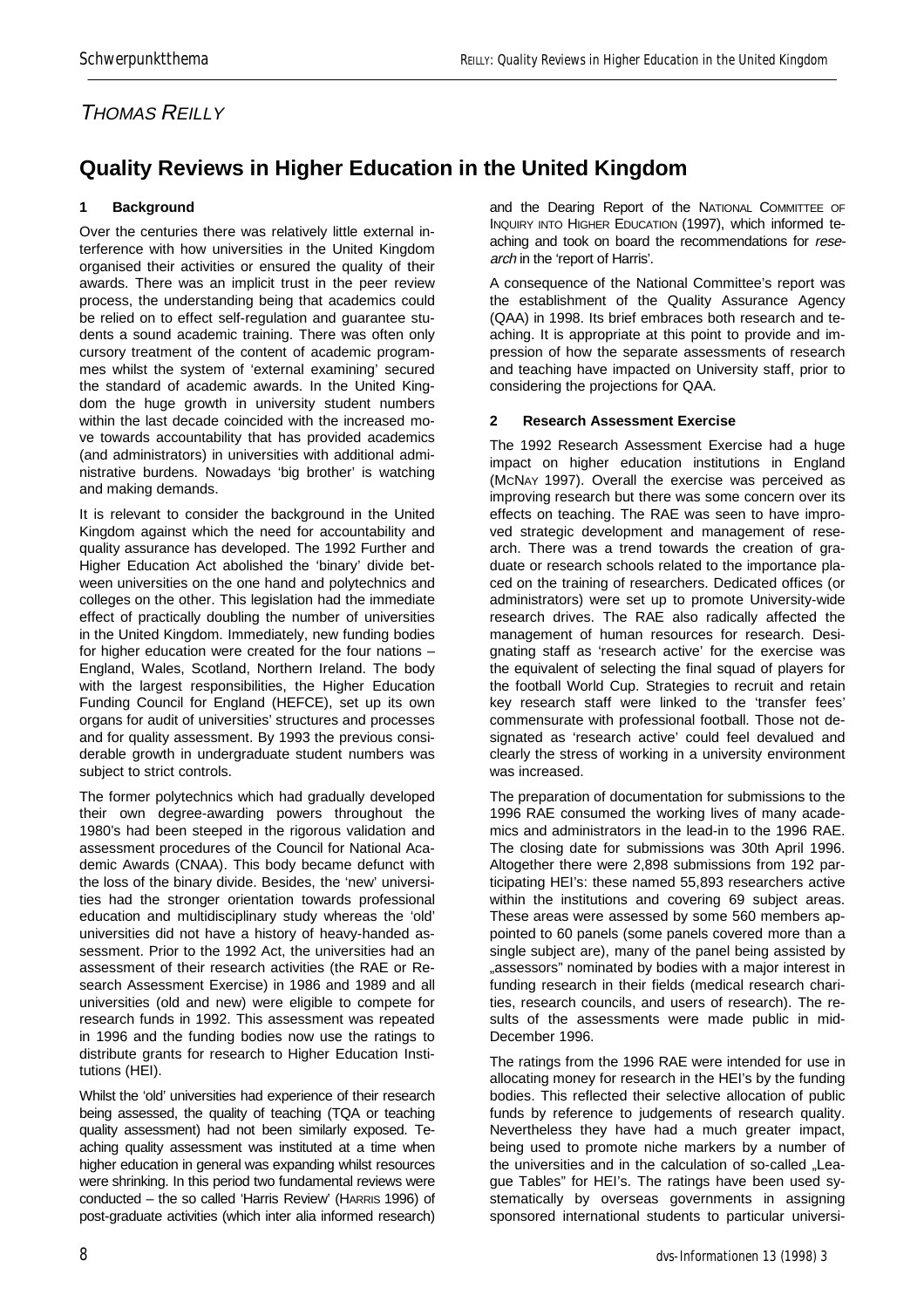ties. This selective identification of institutions is likely to continue until the next RAE, predicted for 2001.

The RAE was hugely costly in terms of investment of human and other resources in the submission effort. Yet it was deemed to be enormously successful by the funding bodies. Reaction has indicated broad acceptance of the exercise, conducted on the basis of peer review of highly specified written submissions carried out by peers made up of only 1% of the total body of active researchers. The emphasis had been on quality, only 4 papers being cited for each nominated researcher. In addition details of research students (registered and graduated), other research staff (research assistants, research fellows), research funding for each year of the census period were provided. The most detailed submission was in the 6 pages of narrative articulating the research philosophy and the sub-areas of research in the subject concerned: alongside this was a detailed outline of the strategy for research in the years lying ahead.

The 1996 RAE represented an increase of 6% in the number of submissions compared to 1992. There was 11% more researchers submitted. Despite the criticism that researchers were focusing on short-term publications in order to be included by their institutions, the funding bodies deemed the RAE to be highly successful. It concentrated attention on strategic development, selectivity and performance. More researchers were involved, output had increased and these developments had not required any extra input of money from the funding bodies. Their dreams were being realised.

### Teaching Quality Assessment

Teaching Quality Assessment (TQA) was implemented on a national basis followed the 1992 Act which eliminated the so-called binary divide. Groups of assessors were trained by the Higher Education Quality Council (HEQC) on a subject by subject basis. Subject areas were targeted in turn: those unfortunate enough to be identified for assessment in the early years were subjected to an enormous bureaucratic burden – the need to provide the comprehensive documentation to support the structures and processes by which they regulated their academic programmes. Those subject areas late in the queue for assessment have yet to be examined.

It was clear from the early years that the load imposed on teaching staff by the requirements of quality assessment could be sustained only with difficulty. Institutions to be visited were given more reasonable time to prepare for their assessments. Expert advisors were nurtured with a University-wide brief to help subject groups within their own institutions to prepare for the visits of 'assessors'. As a result the visitors were presented with a 'performance' by the home academic team that was not a true resemblance of the student experience. The local hosts knew that they were obliged to put on a good 'show' to impress the 'guests'.

#### The Quality Assessment Process

The quality assessment process follows the same broad pattern across the UK. The following stages are involved:

1. Subject areas are identified for assessment within a given period of time.





Mit Beiträgen von Jürgen SCHWIER, Eberhard HILDENBRANDT, Elk FRANKE, Anne SCHILDMACHER, Maud C. HIETZGE, Georg FRIEDRICH, Stephan TELSCHOW, Horst EHNI, Dirk BORCHERS/Bernhard WALSDORFF/Jürgen SCHIWER, Franz BOCKRATH und Christine LUDWIG/Matthias SCHIERZ

Bitte richten Sie Ihre Bestellung an die

**dvs-Geschäftsstelle** • **Postfach 73 02 29** • **D-22122 Hamburg** • **Tel.: (040) 67 94 12 12** • **Fax: (040) 67 94 12 13** \*Die Auslieferung erfolgt gegen Rechnung und zzgl. Versandkosten. dvs-Mitglieder erhalten 25% Rabatt auf den Ladenpreis.